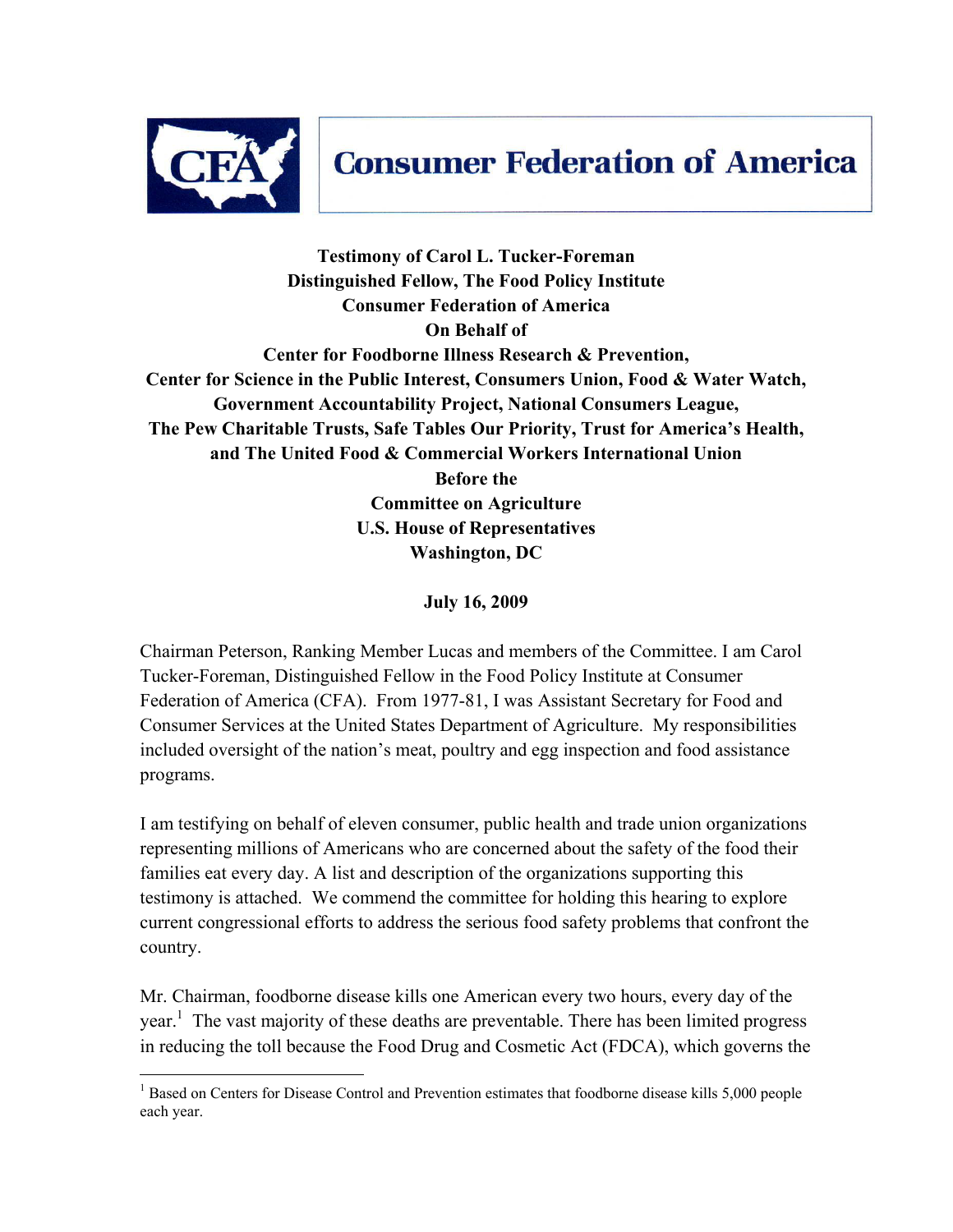safety of over 80 percent of the food we consume, was designed to address problems prevalent at the beginning and middle of the last century and hasn't been amended to keep up with changes that have altered the way we live and eat today. In 1906 the primary food safety danger arose from companies adding dangerous chemicals to meat to mask decay and substituting cheap ingredients to defraud consumers. The FDCA provisions don't adequately address the most pressing current food safety problem, protecting consumers from illness caused by food contaminated with disease-causing bacteria.

Current law does not give the Food and Drug Administration (FDA) specific authority to establish requirements to prevent foodborne illness. As a result, the Agency's program is almost entirely reactive. FDA often doesn't act until after there are confirmed reports of illness and death. That system doesn't work in a global marketplace where food is mass produced and travels around the world in a matter of hours. By the time we know a contaminated product is on the market, it is too late to keep people from getting sick.

Our country has experienced an almost constant stream of foodborne illness outbreaks traced to FDA regulated foods over the past few years, including:

 • June 2009--*E. coli* O157:H7 contaminated Nestle chocolate chip cookie dough has made 72 people in 30 states sick.

 • September 2008-March 2009—*Salmonella* contaminated peanut products from Peanut Corporation of America sickened 691 people and caused 9 deaths in 46 states and Canada.

 • April to August 2008 -- Imported Jalapeno and Serrano peppers, contaminated with *Salmonella* Saintpaul sickened 1,442 people in 43 states, the District of Columbia and Canada. Originally thought to be caused by contaminated tomatoes, the outbreak virtually destroyed the market for summer tomatoes in several states.

 • June 2007-- Veggie Booty snacks contaminated with *Salmonella* caused 65 illnesses in 20 states.

• February 2007—Peter Pan Peanut Butter contaminated with *Salmonella*  sickened 425 people in 44 states.

• Dec. 2006-- *Salmonella* found in tomatoes sickened 183 people in 21 states.

 • August-September 2006-- *E. coli* O157:H7 in bagged spinach sickened 204 people in 26 states and killed 3.

(Source- CSPI Building a Better Food Safety System)

All of these outbreaks were the result of poor sanitation or mishandling at some point in the food chain. None resulted from consumer mishandling.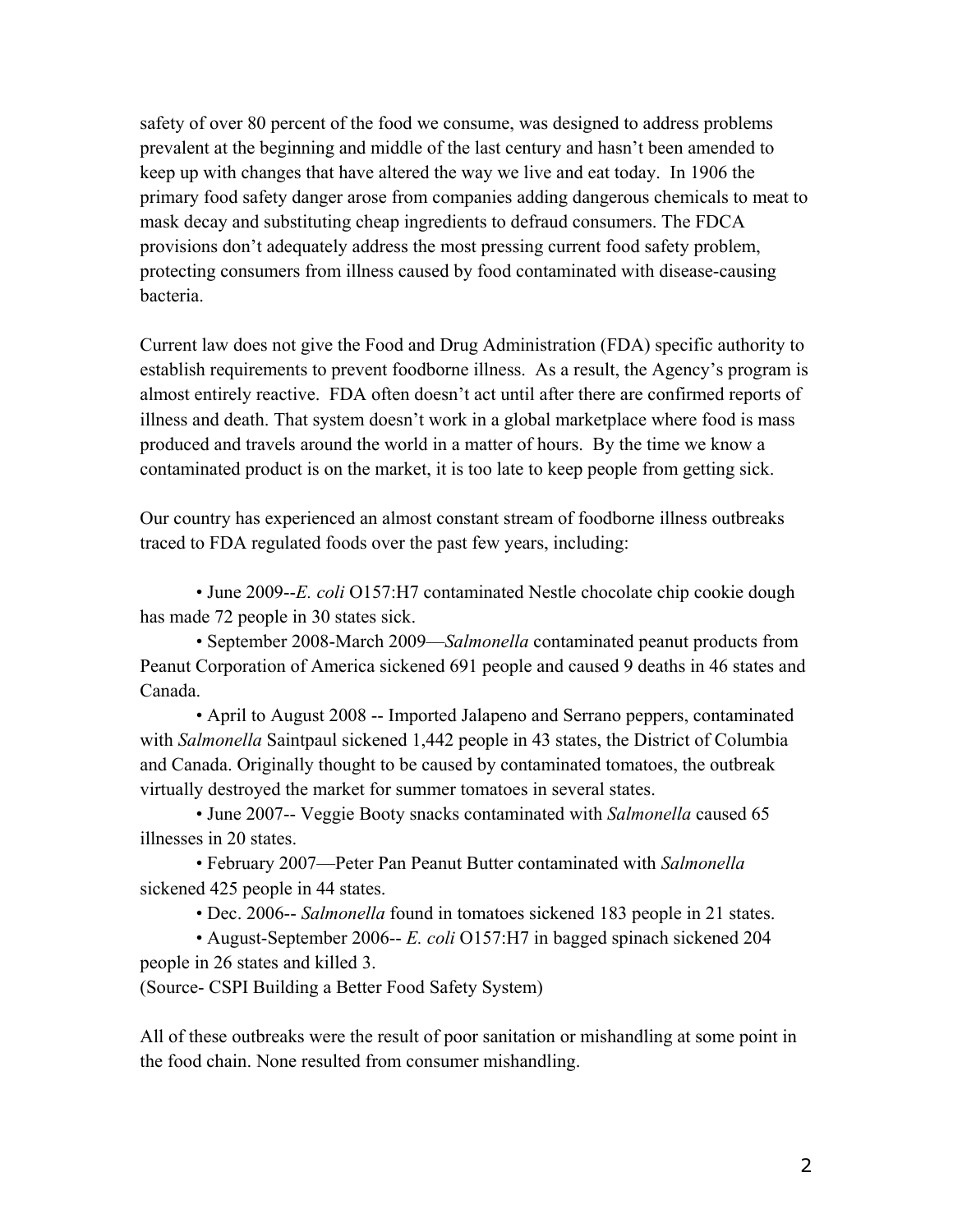In addition, we have been threatened by high levels of drug residues and toxic chemicals in fish and dairy products imported from South East Asia.

Some food industry representatives insist we are on the way to solving the problem of foodborne illness. In support of this claim, they cite reductions in illnesses caused by some pathogens since the Centers for Disease Control first began tracking illnesses through the FoodNet system and comparing the base years 1996-98 to the most recent year. However, the CDC acknowledges that, after initial reductions, progress has stalled and there has been virtually no further decline in the last five years.  $2\pi$ 

The CDC is reviewing the data but has not reduced the annual total of 76 million cases of foodborne illness each year, 350,000 hospitalizations and 5,000 deaths. That means someone dies every two hours. The best estimate for the human illness costs of foodborne pathogens for all CDC estimated cases is \$357 billion each year in medical costs, lost productivity, and pain and suffering. $3$ 

It is hard to comprehend numbers this large. Millions of illnesses and billions of dollars seem unconnected to what goes on in our daily lives. It is important to remember that these enormous numbers represent individual Americans whose lives have been altered forever by the simple act of having consumed common, everyday foods that appear regularly on family dinner tables—beef, chicken, spinach, lettuce, tomatoes, peppers and peanut products—that were contaminated with deadly pathogens.

The victims of foodborne illness live in your states and congressional districts. They are your friends and possibly members of your family. The known victims of the Peanut Corporation of America outbreak included 100 Ohioans; 76 Californians; 43 Minnesotans. The 2008 *Salmonella* Saintpaul pepper outbreak hit 559 Texans, 120 people in Illinois, 42 in Georgia, 59 in Arizona. Last April, 84 Nebraskans, 27 Iowans, and 5 Kansans and South Dakotans were among the victims of a *Salmonella* Saintpaul outbreak traced to eating contaminated fresh sprouts. And these cases are just the tip of the iceberg—for every reported illness, there are far more that the CDC never knows about.

In the hearing room today are representatives of three families for whom the foodborne illness numbers are crushingly real. Jeff Almer has come here from Perham, Minnesota. Jeff's mother Shirley Almer had run the family business for years after the death of her

-

<sup>&</sup>lt;sup>2</sup> CDC, "Preliminary FoodNet Data on the Incidence of Infection with Pathogens Transmitted Commonly Through Food—10 States, 2008" *MMWR,* 58(13), 333-337, April 10, 2009

<sup>&</sup>lt;sup>3</sup> Roberts, Tanya (2007) "The Economic Costs of Long-term Sequellae of Selected Foodborne Pathogens," Invited Speech, International Association of Food Protection, Orlando, Florida.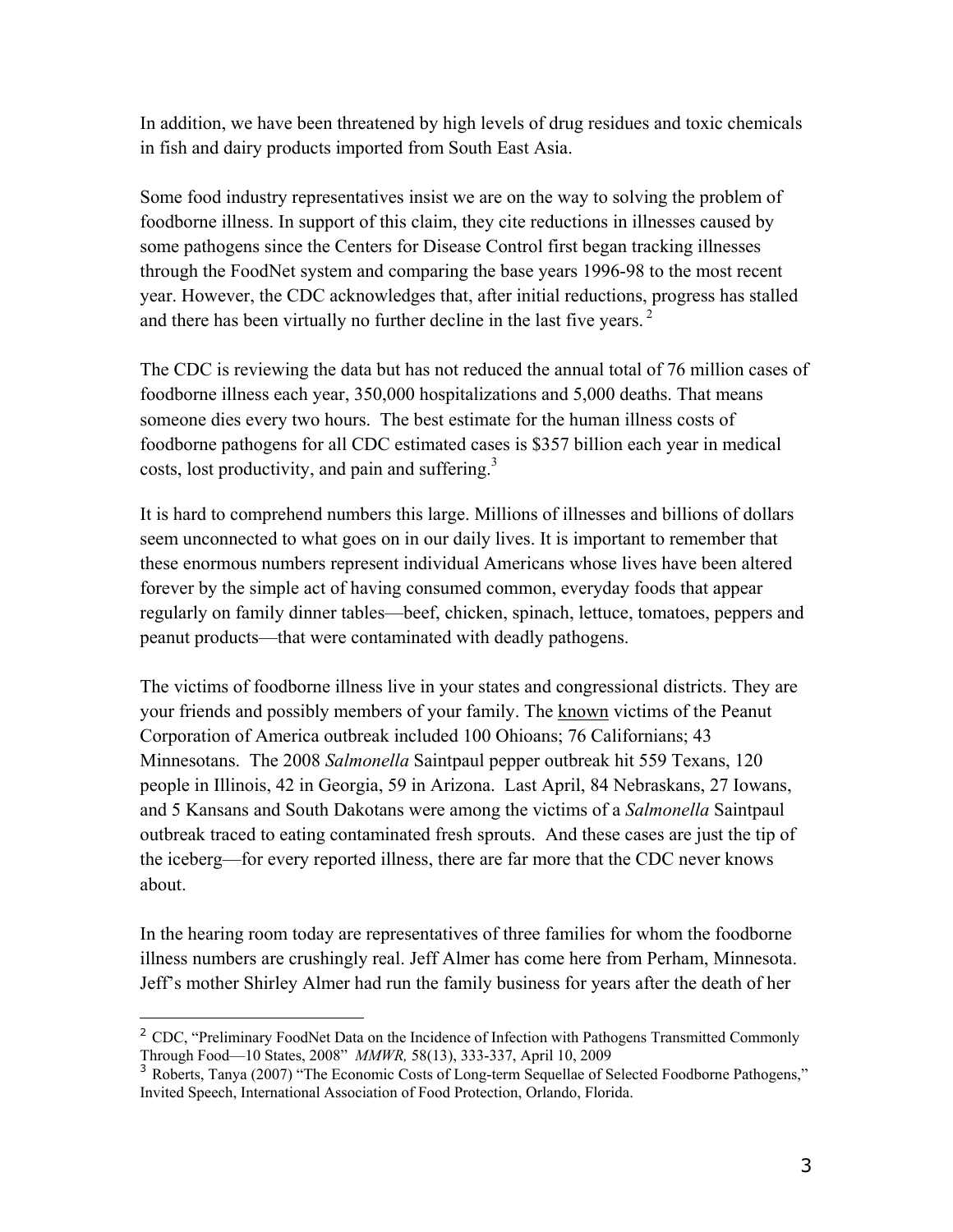husband in 1990. When she retired, she remained active in her bowling league, continued to garden and bird watch, and spent time with her five children and four grandchildren. In October last year Shirley was declared cancer free after fighting off both brain and lung cancer. Two months later, on December 21, 2008, she was dead at age 72. Cancer did not kill Shirley Almer. According to the Minnesota Department of Public Health, the woman who fought off cancer died as a result of eating *Salmonella* contaminated peanut butter.

Robyn and Jeff Allgood have come here from Chubbuck, Idaho. Their son, Kyle, was a mischievous and energetic two-year-old whose favorite T-shirt read, "I do all my own stunts." Eager to meet her children's nutritional needs, Robyn often mixed fresh spinach and other vegetables into fruit smoothies. In September 2006, she unknowingly used spinach contaminated with *E. coli* O157:H7. Kyle became sick the next day. A week later he was dead from a heart attack after the *E. coli* poisoning developed into Hemolytic Uremic Syndrome (HUS).

Nancy Donley's only child, six-year-old Alex, also died of *E. coli* O157:H7 poisoning he contracted after eating contaminated ground beef. After Alex's death, Nancy decided to invest the time she would have spent raising Alex in comforting other victims, informing the public about HUS and educating public officials about the need to make basic changes in the nation's food safety system to prevent others from suffering the same loss.

These are four courageous Americans. None is a public person. None has great resources. They decided not to take the easy way out and nurse their grief in private. You hear every day from representatives of the food industry and farm organizations. Today, the Almers, Allgoods and Donleys are here to ask you to consider the millions of foodborne illness victims whose concerns they represent. All bring you the same message. Congress must act now to prevent more and more illnesses and deaths.

They would welcome the opportunity to meet with members of the Committee after the hearing to respond to your questions and will take questions from the media and interested people, as well.

The problems that robbed the Allgoods and Nancy of their children and the Almers of their mother and grandmother have caused Americans to become increasingly aware of and anxious about the weaknesses of our current food safety system.

Two weeks ago the technology giant IBM published the results of a new survey they sponsored, showing:

 *• 60 percent of consumers are concerned about the safety of the food they purchase.*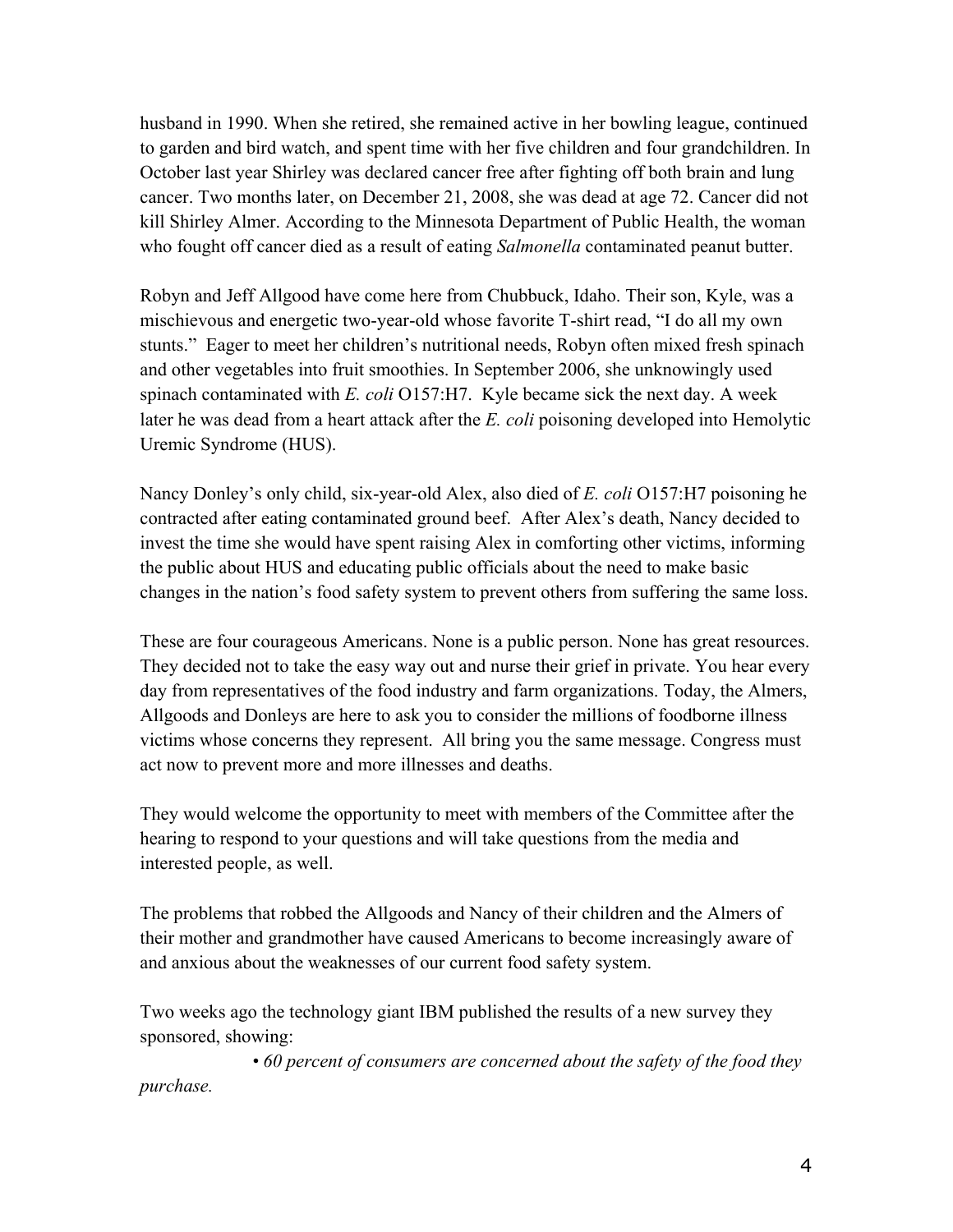*• Less than 20 percent of consumers trust food companies to develop and sell food products that are safe and healthy for themselves and their families. • 83 percent of consumers were able to name a food that had been*  recalled in the last two years. 63 percent confirmed they would not purchase a food until *the source of the contamination was found, and 57 percent said they had stopped purchasing foods, even for a short time, within the past two years because of safety considerations.4*

The failure of our food safety system and the increasing loss of public trust and confidence is bad for the food business and for farmers. The CEO of Kellogg's told the House Energy & Commerce Committee that the Peanut Corporation of America recall cost the company  $$65-70$  million.<sup>5</sup> Although no major brands of jarred peanut butter sold at retail were involved in the PCA outbreak, sales of those products also plunged after the outbreak became known.

Foodborne illness outbreaks can be disastrous for farmers who grow the crops implicated. Florida tomato farmers were devastated by the connection of their product to the *Salmonella* Saintpaul outbreak that came at the height of their growing season. Spinach and lettuce farmers experienced a drop in demand after their products were implicated in 2006 outbreaks and, three years later, sales of these products have yet to recover.

Perhaps the greatest tragedy here is that foodborne illnesses are almost completely preventable if farmers, food companies and government exercise some care. Congress can reduce the toll – both physical and economic - by substantially modernizing outmoded laws that are part of the problem, starting with passing H. R. 2749.

## Congress Must Begin Now to Create a 21<sup>st</sup> Century Food Safety System

The need to revise the Food Drug and Cosmetic Act has been documented in reports to Congress by the GAO, in studies by the National Academy of Sciences, and in a dozen hearings before the Energy and Commerce Committee.

Nearly a dozen bills to improve food safety have been introduced this year, some by members of this committee. All the bills embrace at least some of the common elements identified by the NAS and GAO as necessary for securing the safety of both domestic and imported foods.

 $\overline{a}$ 

<sup>4</sup> IBM, Food Safety Awareness Survey, June 2009.

<sup>5</sup> Statement of David Mackay, President & CEO, Kellogg Company, before the House Committee on Oversight and Investigations, "The Salmonella Outbreak: The Role of Industry in Protecting the Nation's Food Supply." U.S. House of Representatives, March 19, 2009.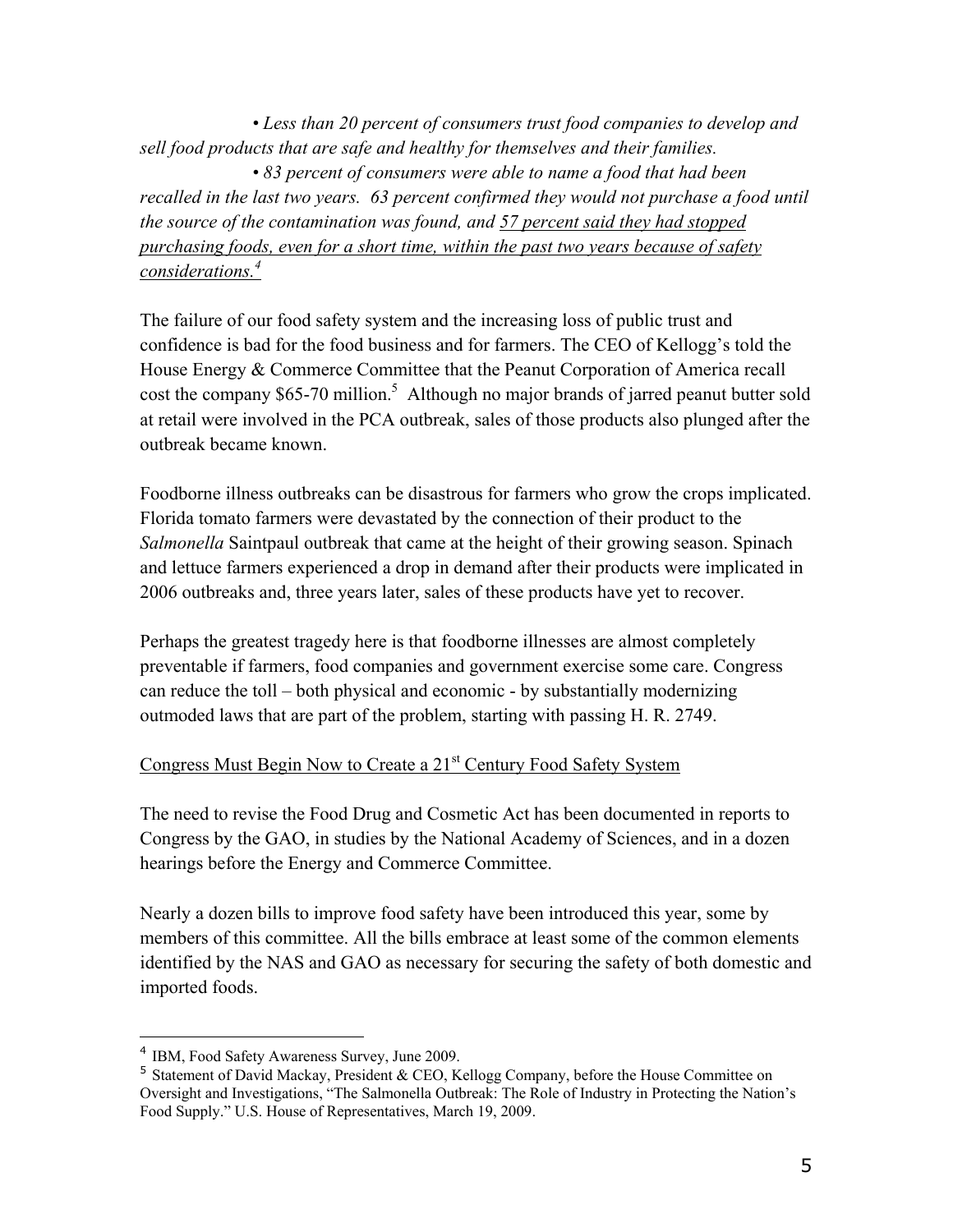H.R. 2749, reported unanimously by the House Energy and Commerce Committee, includes the key elements most frequently noted by experts as essential to an effective food safety system. The bill:

• Focuses on preventing FDA regulated foods from causing foodborne illness.

 • Requires food companies to develop and implement process controls to assure that the food they sell is safe.

 • Requires the FDA to establish and enforce microbial performance standards that will reduce pathogens to a minimum and assure an acceptable level of public health protection.

 • Assures the integrity of the food system and the food supply through comprehensive enforcement, including regular oversight (inspection) conducted by public officials and based on the risk presented by the product; sampling and testing for pathogens and reporting; access to company food safety records; and mandatory recalls of contaminated food.

• Ensures the food we import is as safe as that produced and processed here.

 • Provides a research capacity to develop the best means to address current and emerging pathogens.

 • Assures continuing revenue to support part of the program costs by instituting a \$500 annual registration fee for all food processing companies, with no company required to pay more than \$175,000 annually. While some of us have long harbored reservations about any kind of fee to support food safety activities, we are convinced that, given large budget deficits for the foreseeable future, this fee is a modest request and justified by the pressing need for stronger federal oversight and the benefits of reduced illness and death.

We think the legislation would be more effective if it included detailed language and resources to ensure data collection, sharing and analysis necessary for developing robust food attribution models.

In recent weeks some concerns have been raised about H.R. 2749, many on the Internet, suggesting almost apocalyptic outcomes for farmers if the bill becomes law. While our groups originally had some disagreement about the impact that the discussion draft might have had on small farmers, the Energy and Commerce Committee amendments went a long way to addressing concerns that provisions would disadvantage small farmers, especially organic farmers. We also have chosen not to oppose some provisions, made to address farmer concerns, that we think compromise the bill's ability to fully protect consumers.

Further, before reporting the bill, your colleagues on the Energy and Commerce Committee met with members of this Committee and with farm and industry groups and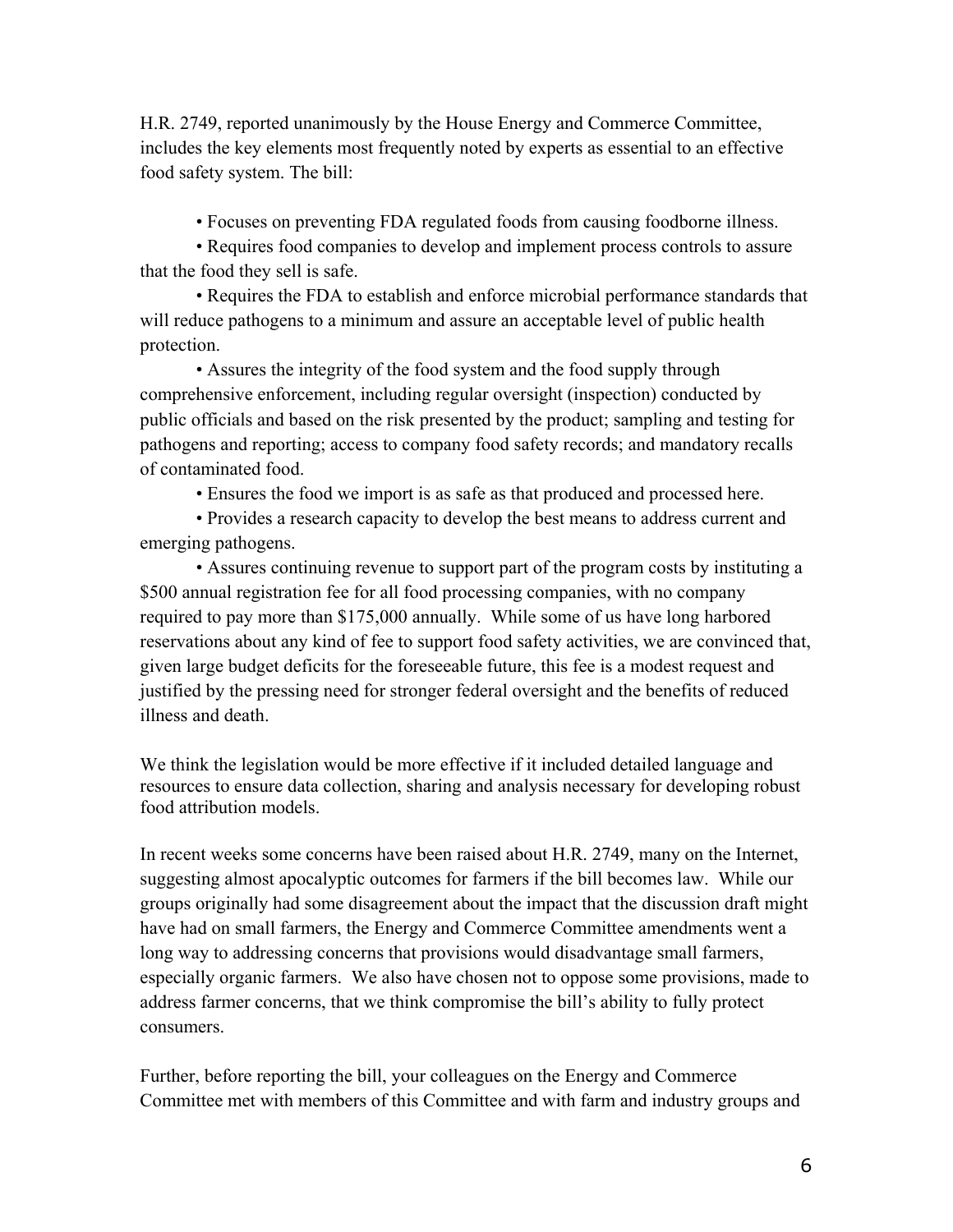made numerous changes to address the concerns raised by farmers and food processors. These changes:

 • Exempt from provisions of H.R. 2749 the parts of food facilities and farms regulated by USDA.

 • Provide that nothing in this bill changes existing jurisdictional lines between FDA and USDA.

• Require the Secretary of HHS to coordinate with USDA and the states in setting commodity-specific standards for the safe growing, harvesting and packaging of fruits and vegetables.

 • Require the Secretary of HHS, before issuing any proposed regulations establishing new traceability requirements, to conduct information gathering to determine the feasibility and cost/benefit of the system. Previous prescriptive requirements have been moved to the information gathering process.

 • Exempt farmers who sell direct to consumers, such as at roadside stands, from the traceability requirements of the legislation.

 • Limit the FDA's authority to restrict the movement of food in interstate commerce only if the food presents an imminent threat of serious adverse health consequences or death. The language was changed to address farmer and processor concerns by limiting the FDA's actions to situations where there is an imminent threat and providing that the authority can only be exercised by the Commissioner. It cannot be delegated to lower officials.

 • Require the FDA to consider the impact of regulations on small businesses and organic farmers.

• Require the FDA to take into account the impact of produce regulations on small-scale and diversified farms, wildlife habitat, conservation practices, watershed protection efforts, and organic production methods.

Mr. Chairman, your committee has oversight over the USDA's meat and poultry inspection program, which emphasizes inspection, requiring the USDA to be in every meat and poultry processing plant at least once a day and to examine all slaughtered carcasses to assure they do not have animal disease or visible problems that would make them dangerous to serve the family for dinner. Our groups tend to support the far more intensive inspection regime that USDA applies to both domestic and imported meat and poultry products. The FDA, notably, does not conduct regular, onsite inspection of the companies it regulates. We believe intensive inspection by federal officials, coupled with appropriate corporate process controls and federal standards, offers the best protection for the future.

Despite the fact that the Energy and Commerce Committee has made changes to address legitimate concerns, the Internet and some print media are full of specious charges against the bill. It is clear the legislation has become a target for people who are angry and frustrated about a multitude of other problems that would not be affected by the law.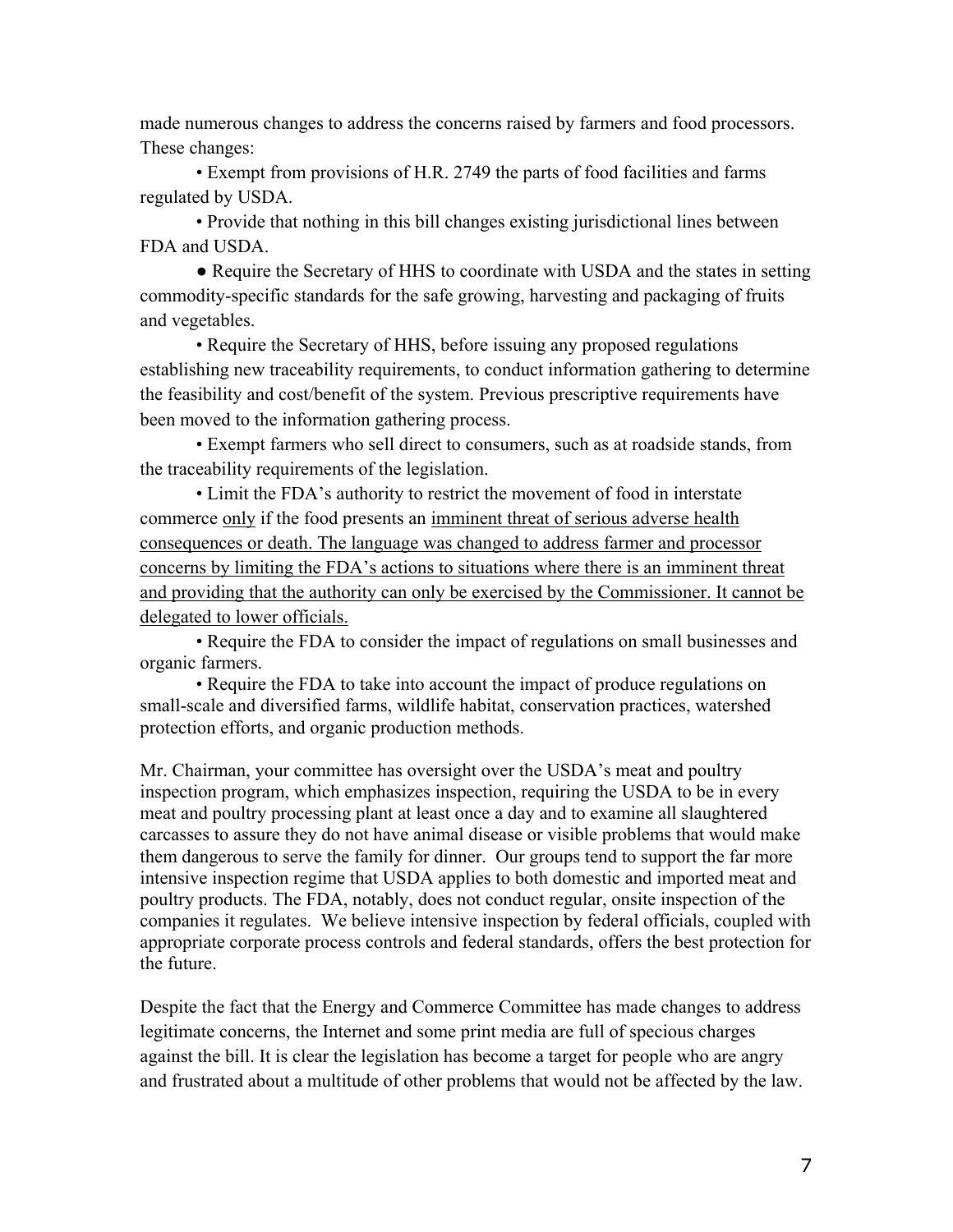For example, on Monday, July 13, the *San Francisco Chronicle* ran a long article charging that farmers are being forced to dismantle important conservation practices and destroy wildlife habitat. The article was passionate, but not accurate, in suggesting that H.R. 2749 is responsible for these changes. H.R. 2749, of course, has not passed Congress and is not in effect. Moreover, provisions of H.R. 2749 protect against the gross actions described in the article. The bill requires the FDA, if it promulgates produce safety regulations, to use science based standards that take into account the impact the regulations would have on small-scale and diversified farms, wildlife habitat, conservation practices, watershed protection efforts, and organic production methods.

The problems cited by the *Chronicle* reporter and the people she interviewed arise from private, not government, actions. Private customers—food processors and supermarkets—have imposed contractual requirements on their suppliers to create sterile borders. If the farmer wants to sell to the companies, he has to meet his customer's requirements. Private contractual requirements do not have to be science-based or consider environmental impact.

Some who oppose efforts to improve food safety law have larger concerns about the global and industrial nature of our current food system. The IBM survey shows that people increasingly want to know where their food comes from. Other polls indicate people would like to buy locally produced food. That yearning is reaching levels that may require Congress to address these more basic issues.

However, it has taken many years for the current system to build to this point. The changes that many seek would alter farming and food processing completely. That kind of change is not likely to come quickly or easily. Today we have a global food system and most of us, now and for the foreseeable future, will continue to purchase at least some mass produced food from enormous corporations at major supermarkets, many of them owned by foreign corporations. The immediate need, therefore, is for Congress to take steps to make our existing food supply safe. This requires giving the FDA the authority and the resources to address the problems created by a modern, mass production, international food system.

The need is now and the need is urgent. While we are sympathetic to the concerns of those in the food industry who may indeed have to make some changes in the way they do business, it is clear that H.R. 2749 has been structured to assure it does not place an undue burden on small farms or businesses. On behalf of the families here today and all the others who have suffered because of an outmoded food safety law that has failed to protect American consumers, we suggest that a reasonable and appropriate balancing of interests has been worked out in H.R. 2749.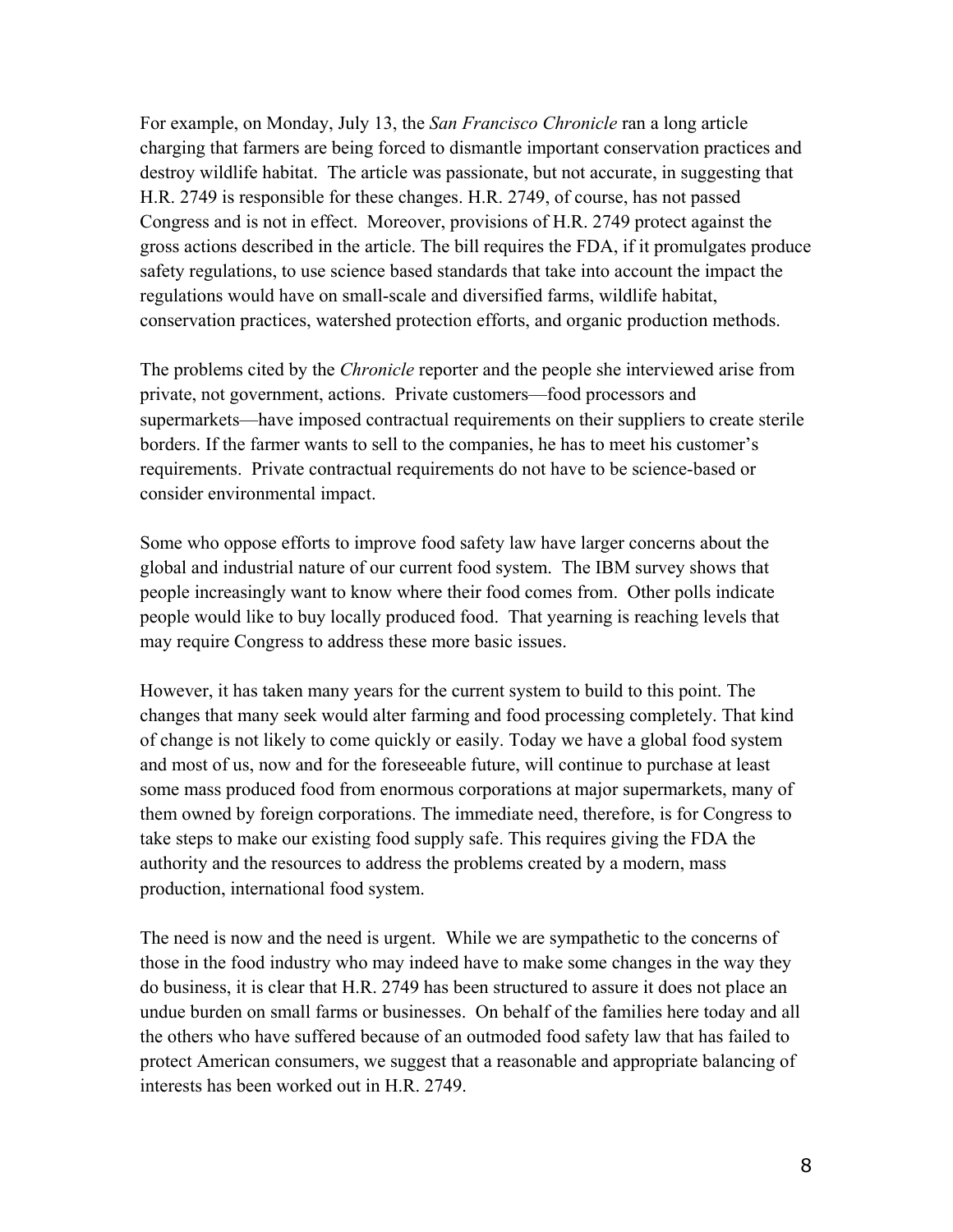The time has come for Congress to act responsibly, consider the interests of those who consume food as well as those who produce and process it, and pass the Food Safety Enhancement Act promptly.

# # # # #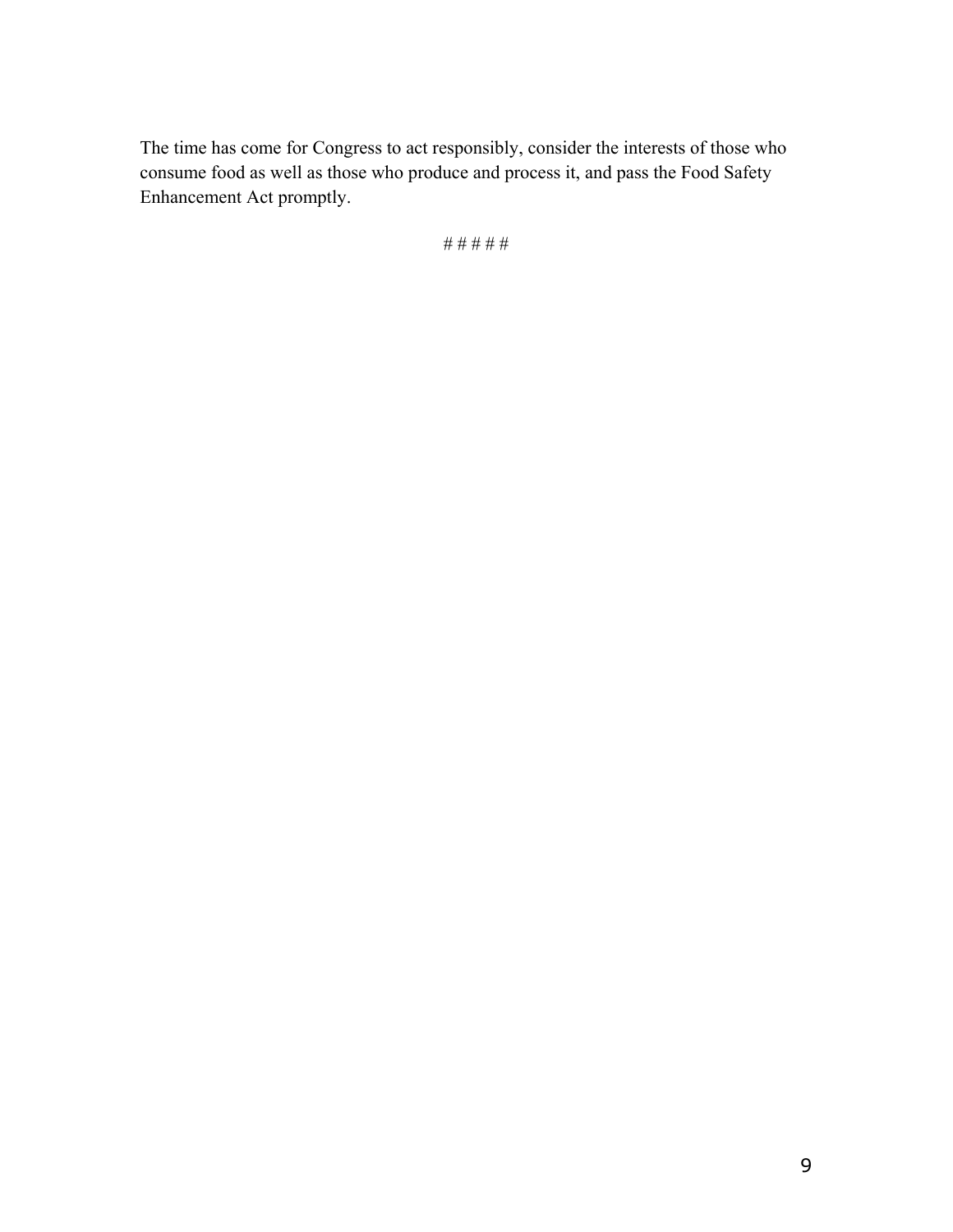## **Testimony of Carol L. Tucker-Foreman July 16, 2009**

## **Supporting Organizations**

**Center for Foodborne Illness Research & Prevention** was founded in 2006 to promote science-based solutions for the food safety challenges of the 21st Century. CFI is a national, non-profit health organization dedicated to preventing foodborne illness through research, education, advocacy and service. CFI's co-founders, who have advanced degrees in biostatistics and education, were personally impacted by foodborne illness and have dedicated themselves to improving food safety for the past seven years.

**Center for Science in the Public Interest,** founded in 1971, has been a strong advocate for nutrition and health, food safety, alcohol policy, and sound science. Its award-winning newsletter, *Nutrition Action Healthletter*, is the largest-circulation health newsletter in North America, providing reliable information on nutrition and health. CSPI manages *Outbreak Alert*, the most comprehensive foodborne illness attribution database, listing over 5,000 outbreaks.

**Consumer Federation of America** is a nonprofit association of 300 local, state and national consumer groups, consumer cooperatives, public health organizations, farm groups and trade unions, representing more than 50 million Americans. CFA was established in 1968 to advance the consumer interest through research, education and advocacy. The organization's policy positions are established by vote of member representatives attending the annual meeting or by the board of directors elected at the meeting.

**Consumers Union**, publisher of *Consumer Reports*, is an independent, nonprofit testing and information organization serving only consumers. Consumers Union is a comprehensive source for unbiased advice about products and services, personal finance, health and nutrition, and other consumer concerns. Since 1936, CU's mission has been to test products, inform the public, and protect consumers.

**Food & Water Watch** is a nonprofit consumer organization that works to ensure clean water and safe food. Food & Water Watch works with grassroots organizations around the world to create an economically and environmentally viable future. Through research, public and policymaker education, media, and lobbying, FWW advocates policies that guarantee safe, wholesome food produced in a humane and sustainable manner and public, rather than private, control of water resources including oceans, rivers, and groundwater.

**Government Accountability Project** was founded in 1977 in response to White House scandals in the United States. From the beginning GAP has focused upon the unique contributions of employees of conscience within governments, large corporations, and international institutions. GAP's mission is to protect the public interest by promoting public accountability at workplaces and advancing the rights of employees to speak out